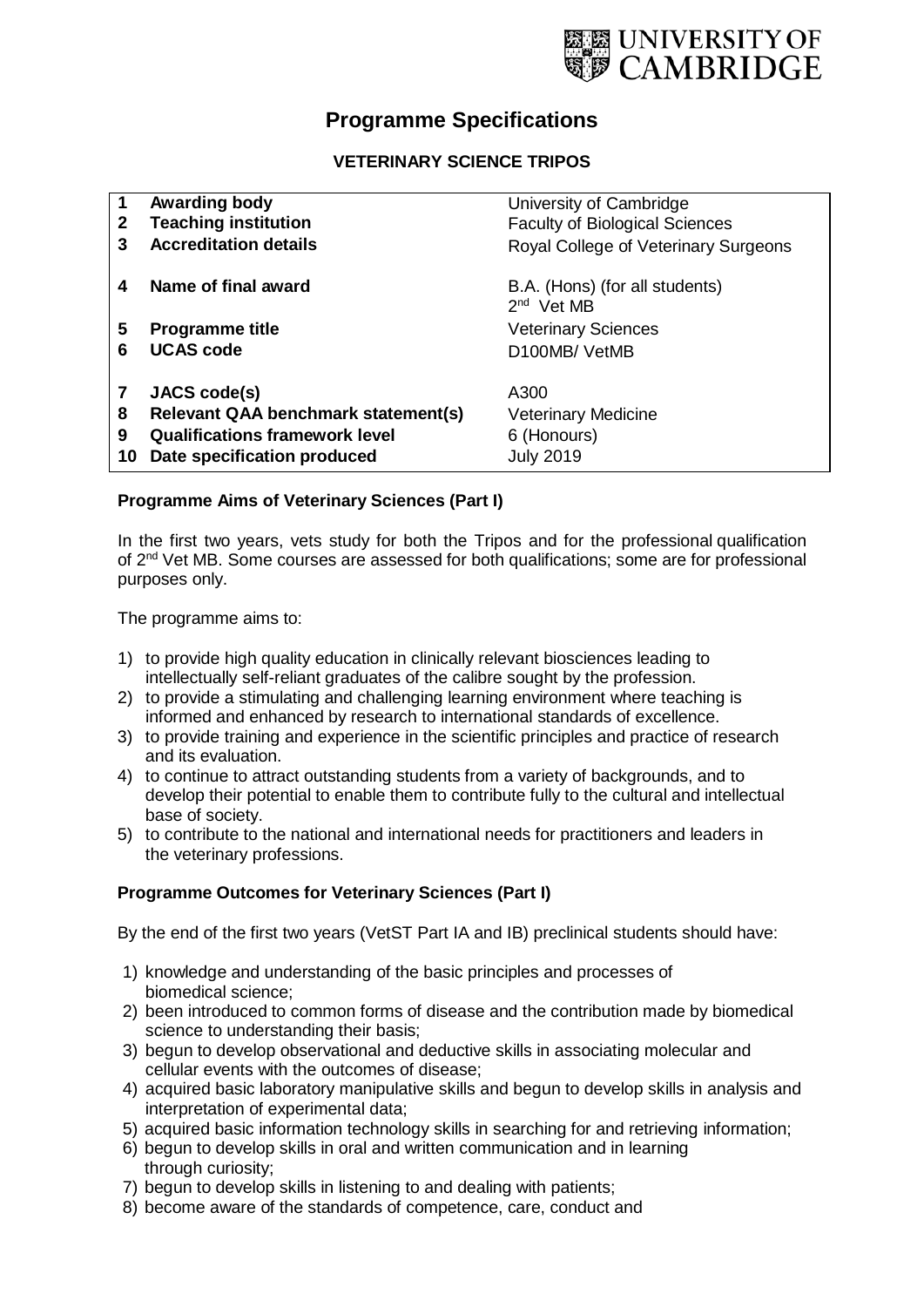

responsibilities expected of a member of the veterinary profession;

9) become enabled to progress to clinical training.

# **Teaching and Learning Methods**

Each subject within Part I of the course employs a variety of teaching and learning methods, including lectures, small-group teaching sessions (supervisions), computer work, practical classes, and problem based learning. In addition, vets engage in practical animal handling as part of the Principles of Animal Management course. Veterinary students also undertake animal management placements across a range of species through the Extra Mural Studies programme.

At Part II, in addition to lectures, students undertake a dissertation, based on literature review or laboratory project work.

### **Support for Students and their Learning**

There is an extensive provision of student support and guidance, involving among other things

- 1) Introductory sessions at the beginning of their first year.
- 2) Individual course handbooks and websites.
- 3) University, Departmental and College libraries and computing facilities.
- 4) Students are assigned a Director of Studies and a personal Tutor by their College.
- 5) Small group tutorials (supervisions) provided by Colleges with collaboration of Departments.
- 6) Extensive staff contact in practical classes.

#### **Criteria for Admission**

For admission in **veterinary medicine**, the requirements are:

- 1) students have to satisfy the course entry requirements, which are: A Levels in Chemistry and one of Biology/Human Biology, Physics, Mathematics.
- 2) the Cambridge course is scientifically demanding and nearly all successful candidates obtain at least the standard entry requirement that, since 2018, has been set at A\*AA.
- 3) students must also undergo a check for any criminal record through the Disclosure and Barring Service (or similar if from overseas).

#### **Mechanisms for evaluating and improving the quality of student learning support**

Students have termly meetings with their College Tutor and Director of Studies to monitor and review their progress. This is facilitated by reports submitted to the Colleges by the student's supervisors on each course.

The College tutorial and pastoral system is backed up by the Medical and Veterinary Student Progress Panel, which maintains a general overview of veterinary and medical student progression throughout both the preclinical and clinical course at Cambridge. It also monitors the cases of students who for one reason or another may be having problems with the course. This may be because of illness, personal difficulties or due to repeated examination failures.

Each course in the VetST has a course management (or teaching) committee, which regularly reviews the content of that course, student feedback and comments from examiners. Students are represented on these committees. There are also termly Course Panel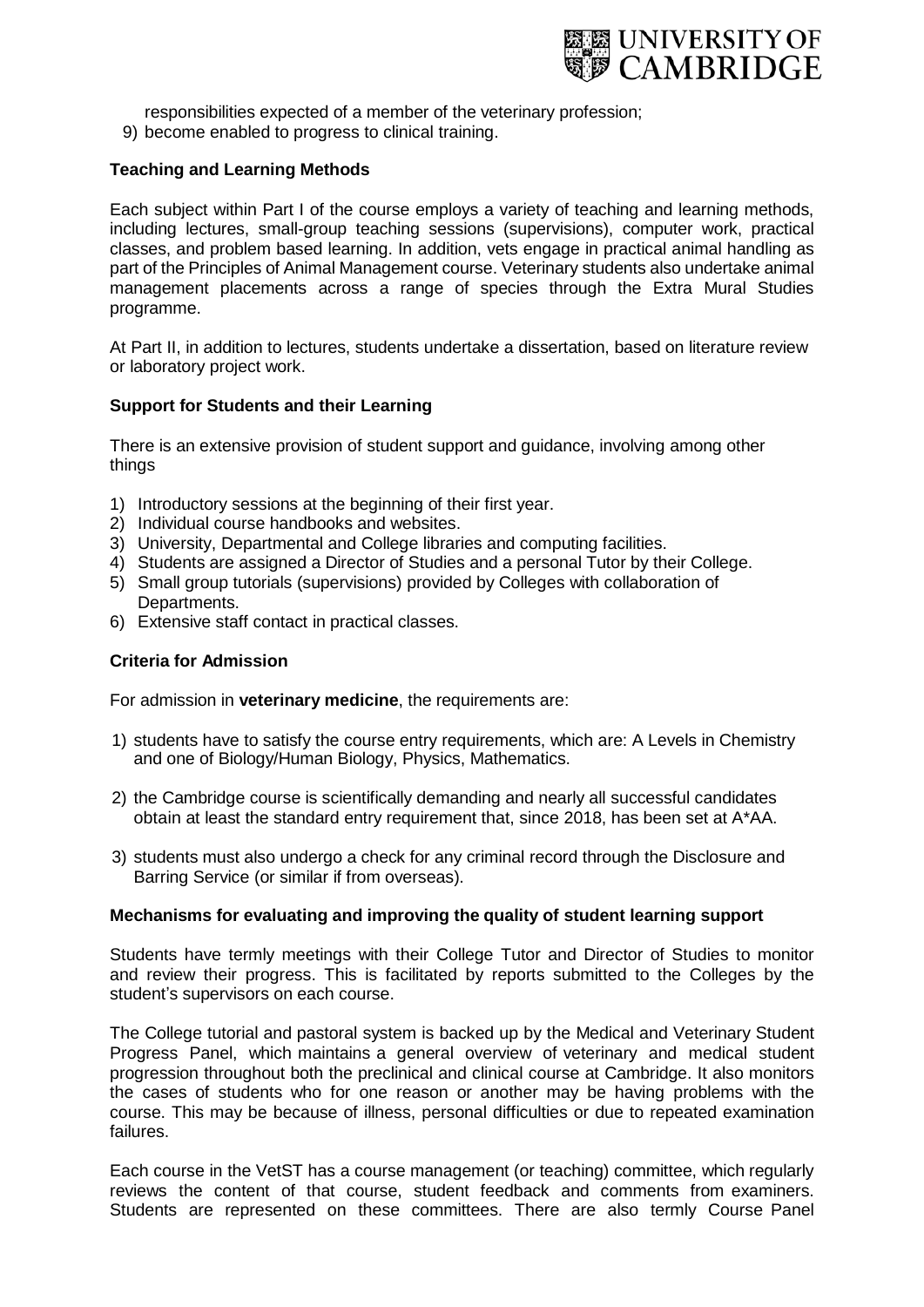

meetings for each subject, at which several student representatives are present, and where the responses to feedback questionnaires returned by the year group are discussed.

All courses have External Examiners, who are required to submit a report on the examination to the University. This is normally responded to by the Head of Department, or an appointed deputy with appropriate input from the Director of Education for the School of Biological Sciences. The report and response is scrutinised by the General Board's Education Committee.

The first two years of the course are managed by the MVST I Committee. This Committee reports to the Faculty Boards of Biology and Veterinary Medicine and to the Veterinary Education Committee which take an overview of the whole course, pre-clinical and clinical, and advise on changes necessary to meet changing demands of the professional bodies. Students are represented on these committees and encouraged to survey their colleagues and raise matters for consideration.

All Departments teaching in the Tripos are reviewed by the General Board once every six years.

### **Assessment**

The examination for each subject of VetST 1A and 1B is divided into three sections. Sections I and II are assessed for both the Tripos and the 2<sup>nd</sup> Vet MB. Section III is assessed for the Tripos only. In some subjects the section I and II papers are combined into a single paper.

- Section I is a theory paper, and is assessed either by MCQ or short notes.
- Section II is a practical or data handling paper, and is usually assessed by MCQ or short notes.
- Section III is an essay paper.

# **The Third Year**

A range of courses is available in year three. Students may take in-depth courses in many of the subjects studied in their first two years; these are offered in the NST Part II courses. Students who wish to maintain breadth of study can combine courses from different departments in NST Part II BBS. Alternatively, they may choose to take courses in something rather different, such as Anthropology, Management Studies or Philosophy.

#### **Outline of the Part I Veterinary Sciences Tripos**

Individual courses focus on the "core" scientific knowledge, which vets need to have in order to cope with clinical practice.

Students who do not have A level Biology may take a short preparatory on-line course in **Cell Biology.**

#### **First Year Courses**

#### **Second Vet MB and Tripos**

- 1) the overall layout of the structures of the body is covered in **Veterinary Anatomy and Physiology**
- 2) the chemical and molecular mechanisms underlying the functions of the body and the mechanisms that govern inheritance in **Molecules in Medical Science**
- 3) the mechanisms that underlie communication within the body, and the maintenance of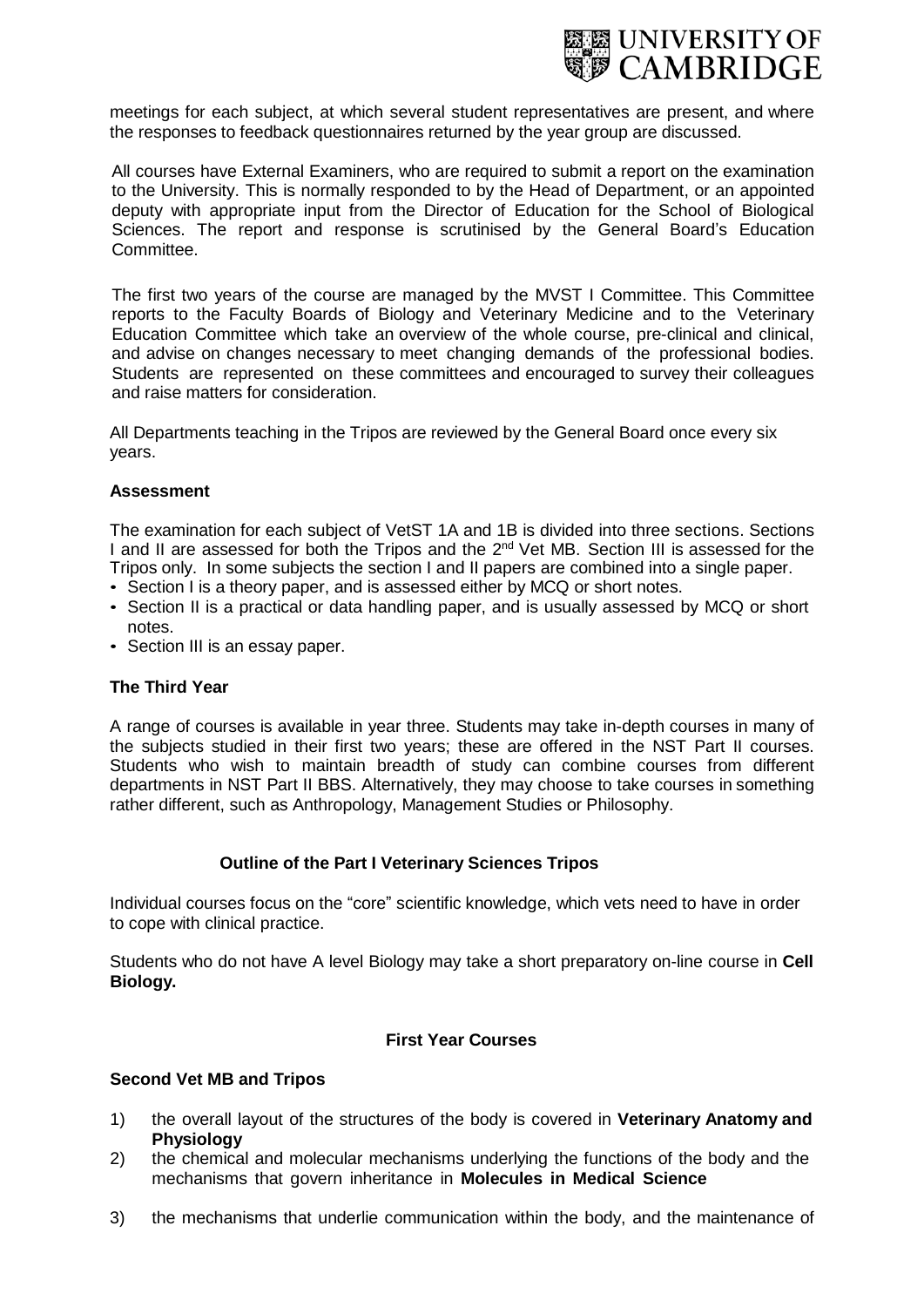

the stability of the internal environment in **Homeostasis and Histology**

#### **Second Vet MB**

- 1) The **Principles of Animal Management** course comprises two components:
	- i) fundamental principles of the important components of animal management, namely: nutrition, reproduction, breeding, housing and environmental control, behaviour, animal welfare and ethics
	- ii) practical training in animal handling and restraint techniques
- 2) basic concepts of epidemiology and biostatistics as tools for critical assessment of the quality of scientific evidence and appropriate inference are introduced in **the Introduction to the Scientific Basis of Medicine**

## **Second Year Courses**

#### **Second Vet MB and Tripos**

- 1) the mechanisms by which drugs act upon the body are covered in **Mechanisms of Drug Action**
- 2) the biological processes underlying disease are dealt with in **Biology of Disease**
- 3) the structure and function of animal reproductive systems in **Veterinary Reproductive Biology**
- 4) the structure and function of the sense organs and the central nervous system and basis of animal behaviour are covered in **Neurobiology and Animal Behaviour**
- 5) further study of veterinary anatomy is undertaken in **Comparative Vertebrate Biology**

#### **Second Vet MB**

1) Vets undergo further development of experience in **Preparing for the Veterinary** Profession (PfVP).

The tables below summarise these courses and their assessment, and details of the aims and content of individual courses are provided in the following sections.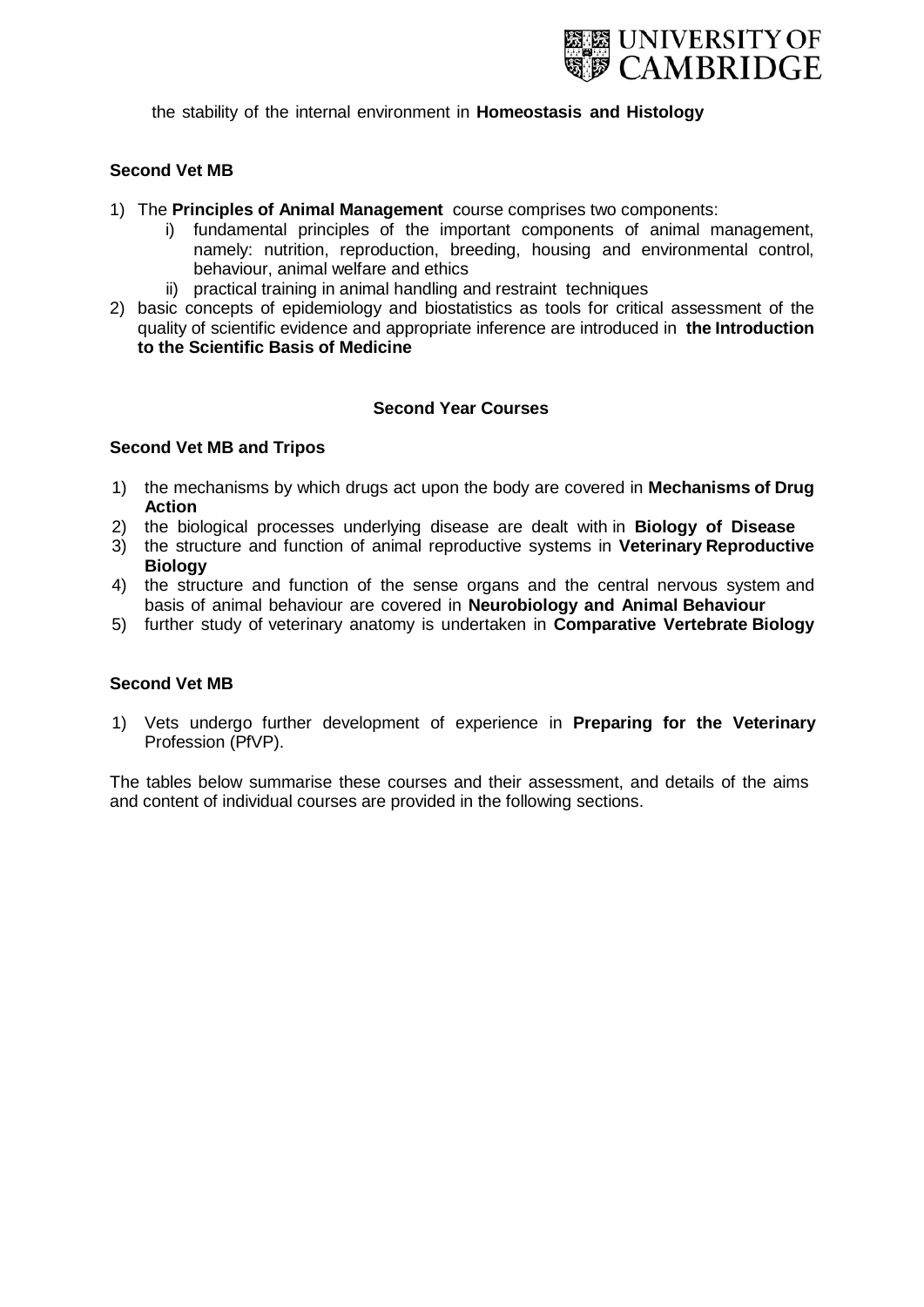

|                                   | <b>Course Name</b>                                         | <b>Assessment</b>       |               |
|-----------------------------------|------------------------------------------------------------|-------------------------|---------------|
| Enabling                          | Cell Biology                                               | not separately assessed |               |
| <b>courses</b>                    | Histology                                                  |                         |               |
|                                   | Homeostasis (HOM)                                          | 2nd Vet M.B.            | Tripos        |
| Pre-                              | Molecules in Medical Science (MIMS)                        | 2nd Vet M.B.            | Tripos        |
| <b>Clinical</b><br><b>courses</b> | Introduction to the Scientific Basis of Medicine<br>(ISBM) | I2nd Vet M.B.           |               |
|                                   | Veterinary Anatomy and Physiology (VAP)                    | 2nd Vet M.B.            | <b>Tripos</b> |
| <b>Clinical</b><br>Istrand        | Principles of Animal Management (PAM)                      | 2nd Vet M.B.            |               |

# **MVST Part IA (First Year) Veterinary Courses**

# **MVST Part IB (Second Year) Veterinary Courses**

|                                       | <b>Course Name</b>                             | <b>Assessment</b> |        |
|---------------------------------------|------------------------------------------------|-------------------|--------|
|                                       | Biology of Disease (BOD)                       | 2nd Vet M.B.      | Tripos |
|                                       | Mechanisms of Drug Action (MODA)               | 2nd Vet M.B.      | Tripos |
| <b>Pre-Clinical</b><br><b>courses</b> | Veterinary Reproductive Biology (VRB)          | 2nd Vet M.B.      | Tripos |
|                                       | Neurobiology and Animal Behaviour (NAB)        | 2nd Vet M.B.      | Tripos |
|                                       | Comparative Vertebrate Biology (CVB)           | 2nd Vet M.B.      | Tripos |
| <b>Clinical</b><br>strand             | Preparing for the Veterinary Profession (PfVP) | 2nd Vet M.B.      |        |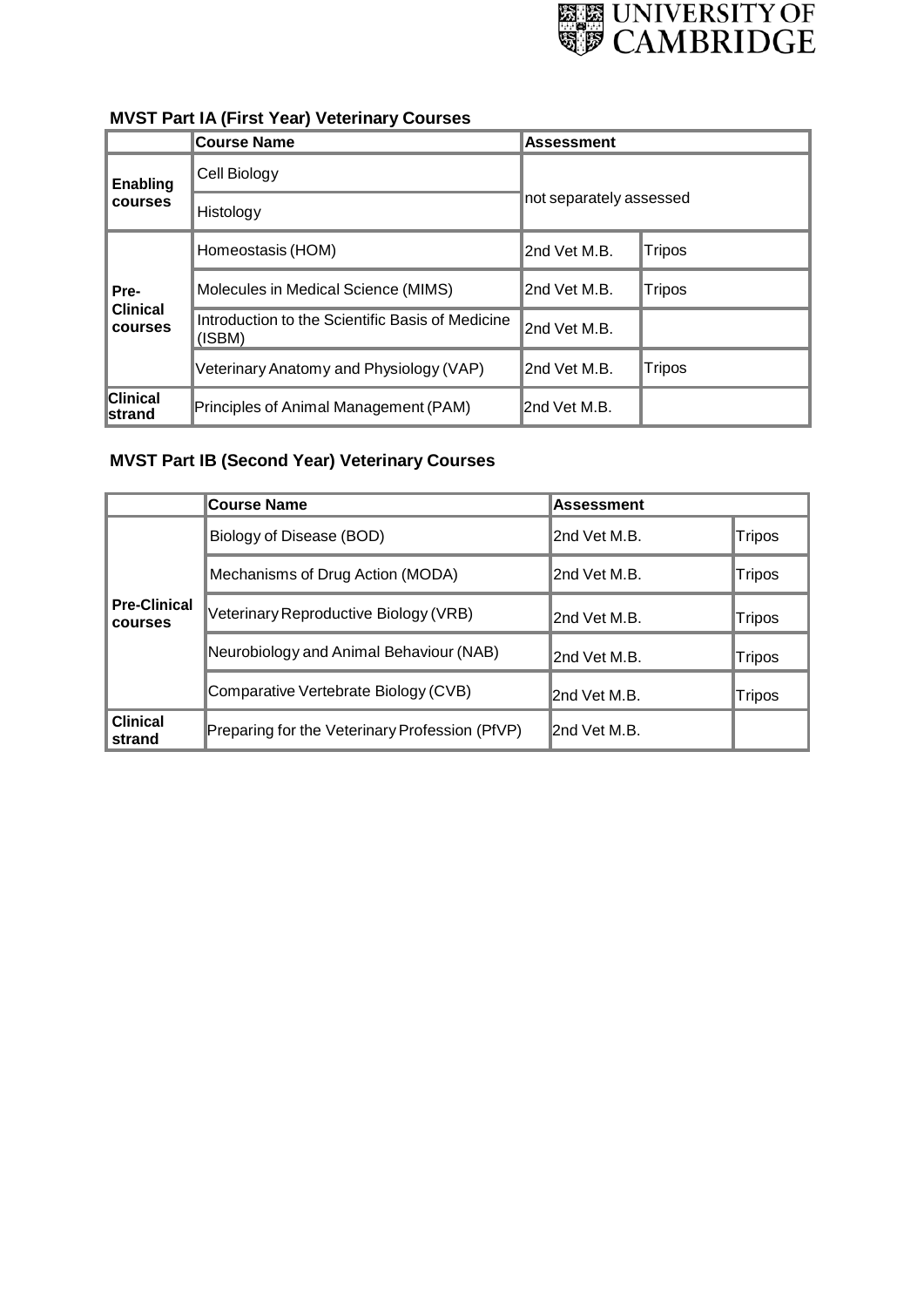

# **Part IA Molecules in Medical Science (MIMS)**

(Tripos, 2nd Vet MB)

This course is run by the Department of Biochemistry with contributions from the Departments of, Genetics, Pathology, Pharmacology and Veterinary Medicine, the Clinical School and MRC Human Nutrition Research

# **Aims**

The course aims to provide students with a basic understanding of:

- 1) the molecular architecture of eukaryotic cells and organelles, including membrane structure and dynamics;
- 2) the principles of bioenergetics and enzyme catalysis;
- 3) the chemical nature of biological macromolecules, their three-dimensional construction, and the principles of molecular recognition;
- 4) dietary requirements of selected domestic animals and man;
- 5) the metabolism of dietary and endogenous carbohydrate, lipid and protein;
- 6) the principles and major mechanisms of metabolic control and of molecular signalling by hormones;
- 7) the control of cell proliferation;<br>8) how the DNA in a genome is o
- how the DNA in a genome is organised, replicated and repaired;
- 9) how genetic information in the DNA is selectively expressed as functional RNA or proteins;
- 10) how genes are transmitted between generations, and how and when errors can arise;
- 11) how natural polymorphism and genetic variation can give rise to mutant genes, and how these genetic errors are inherited;
- 12) how inherited genetic errors can cause both single gene and multifactorial diseases and the consequences of this inheritance for individuals and populations;
- 13) the tools used in molecular genetics, and their potential applications to veterinary science;
- 14) from their own laboratory practice, the experimental dimension of the molecular approach to biology;
- 15) the significance for veterinary practice of the molecular approach to veterinary science;

# **Learning outcomes**

By the end of the course, students should be able to:

- 1) demonstrate knowledge and understanding of the molecular machinery of living cells;
- 2) demonstrate knowledge and understanding of the principles that govern the structures of macromolecules and their participation in molecular recognition;
- 3) demonstrate knowledge and understanding of the principles and basic mechanisms of metabolic control and molecular signalling;
- 4) use basic laboratory skills and apparatus to obtain reproducible data from biochemical experiments;
- 5) implement experimental protocols, and adapt them to plan and carry out simple investigations;
- 6) analyse, interpret, and report to their peers on the results of their laboratory experiments;
- 7) participate in and report orally on team work investigations of problem-based assignments;
- 8) build on their knowledge and understanding in tackling more advanced and specialised courses, and to more widely pursue independent, self-directed and critical learning.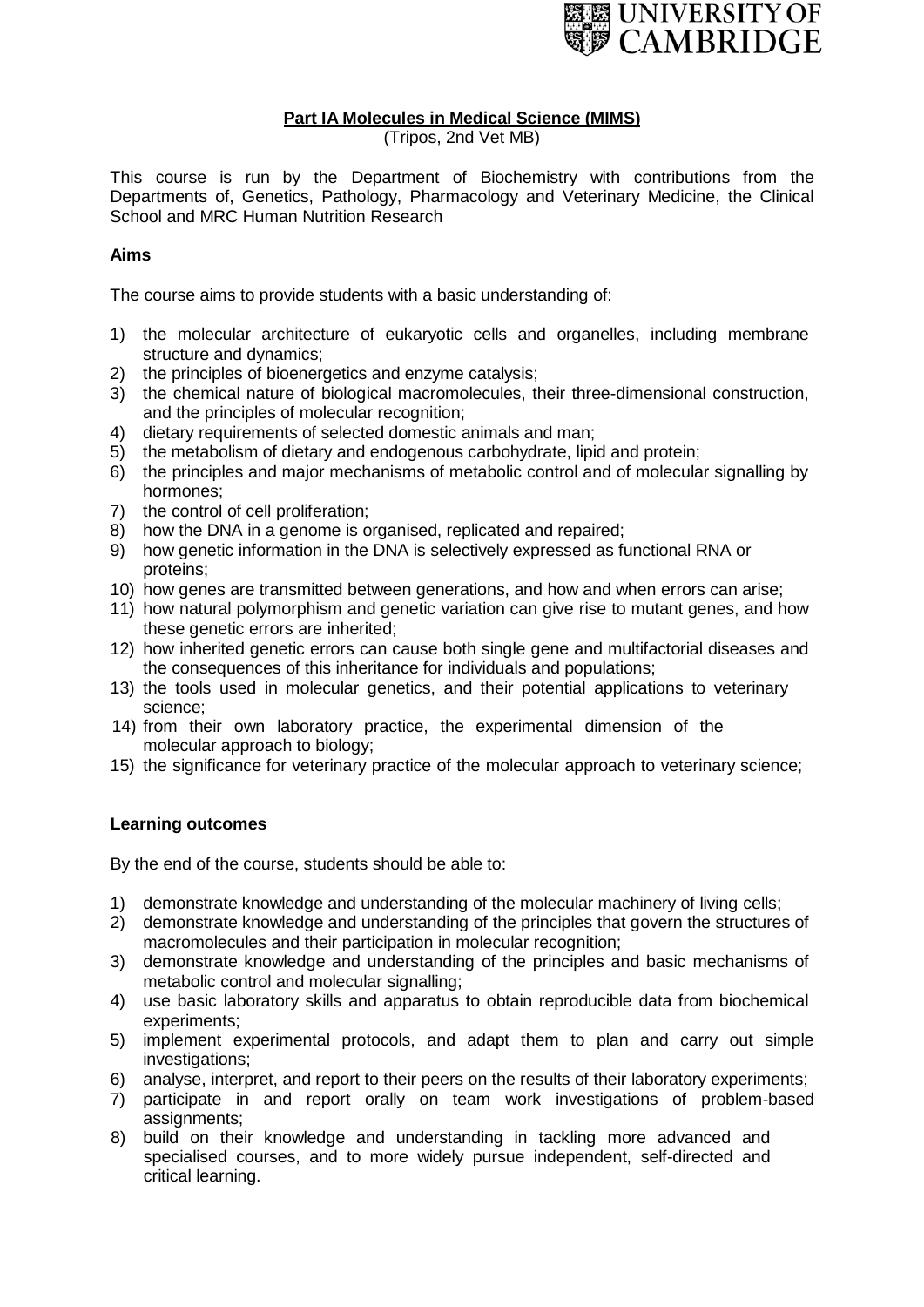

# **Teaching and Learning Methods**

These include lectures, supervisions, practicals and linked discussions which include data interpretation and handling, problem-based learning, online exercises and a computer-based bioinformatics exercise.

#### **Assessment**

Assessment for this course is through MCQs, data handling exercises and an essay paper.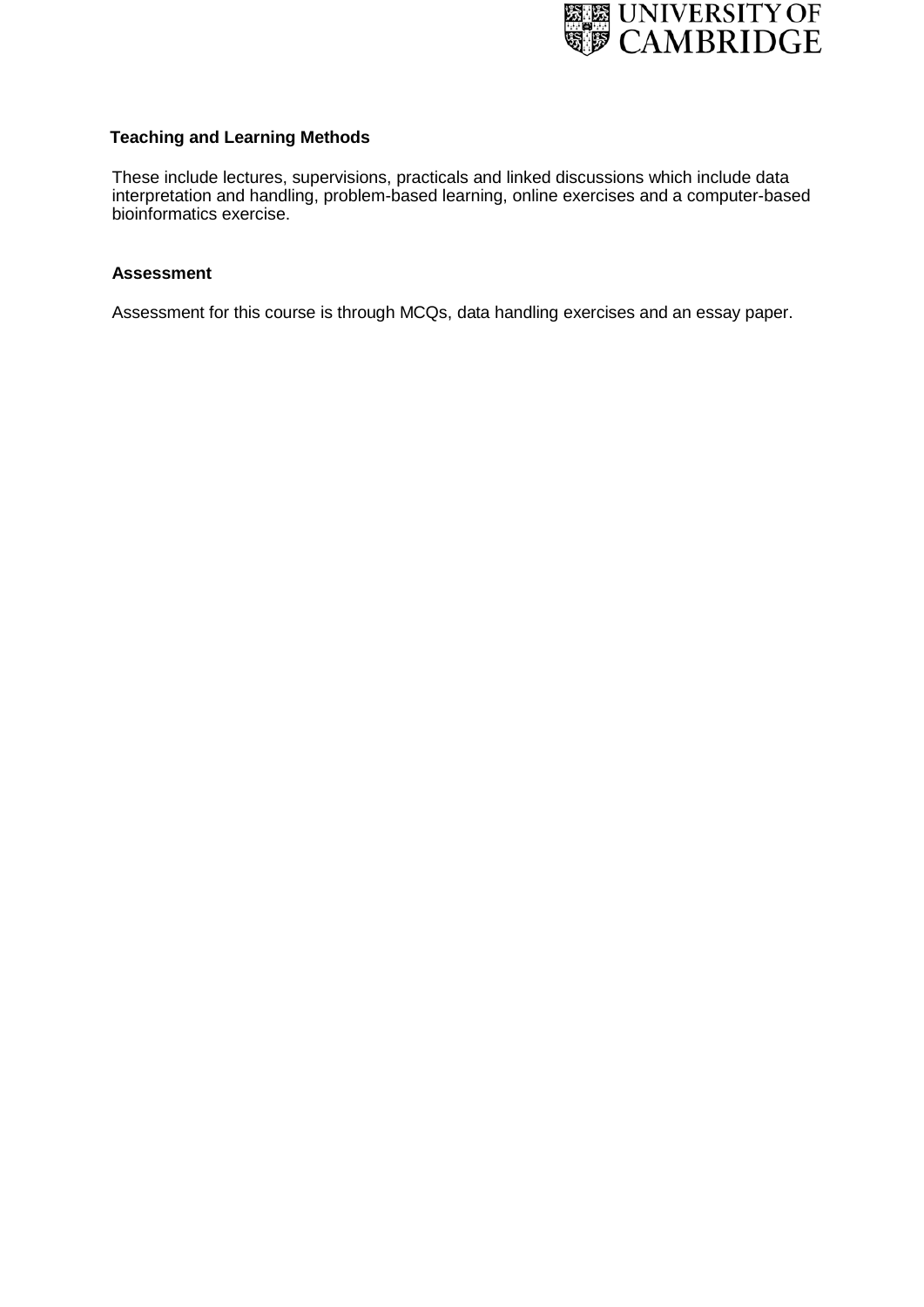

# **Part IA Homeostasis (HOM)**

(Tripos, 2<sup>nd</sup> Vet MB)

This course is run by the Department of Physiology, Development and Neuroscience.

## **Aims**

The course aims to:

- 1) provide students with an understanding of the fundamental scientific concepts, the core knowledge and clinical relevance of the homeostatic mechanisms and physiological functioning of the body, excluding the reproductive system, the sense organs and the central nervous system;
- 2) to develop students' investigative skills and familiarity with standard laboratory and clinical techniques of observation and measurement, and gain practice and confidence in applying theses skills, in a quantitative manner where appropriate.

#### **Learning outcomes**

By the end of the course of lectures students should understand the principles and have a core of knowledge of the individual topics set out in the course synopsis. They should also:

- 1) acquire a sense of the broad nature of homeostasis, of the integrated way in which the systems of the body interact in response to changes in conditions, and the types of interand intra-cellular communication that make this possible;
- 2) gain a preliminary sense of the consequences of malfunction of these systems;
- 3) meet the objectives for each set of lectures, which are set out in the individual lecture handouts.

# **Practicals**

By the end of the course students should have:

- 1) learnt to observe and make intelligent deductions, relating the way in which real tissues behave to the necessarily abstracted descriptions in their lectures;
- 2) learnt to design procedures and experiments that efficiently address both pre-defined questions and also open –ended ones;
- 3) learnt the techniques of collection, analysis and presentation of numerical and graphical data, including methods for recognising and dealing with systematic and random errors of measurement;
- 4) gained experience in using modern experimental techniques and familiarity with common items of equipment, including the use of computers for data-acquisition, presentation and analysis, and also in simulations of biological systems;
- 5) learnt how to carry out skilled tasks in co-operation with others, and how to carry out procedures on human subjects with consideration and due regard to health and safety procedures and to ethical considerations;
- 6) by being subjects for experiments. Learnt at first-hand how physiological perturbations are reflected in subjective sensations, and something of what it is to be a patient rather than a practitioner;
- 7) gained manual dexterity in standard manipulative procedures, and particularly in the handling of biological tissue;
- 8) learnt to appreciate the intrinsic difficulties of experimental work on animal tissue and human subjects, and also to experience some of the pleasures that such investigation can bring.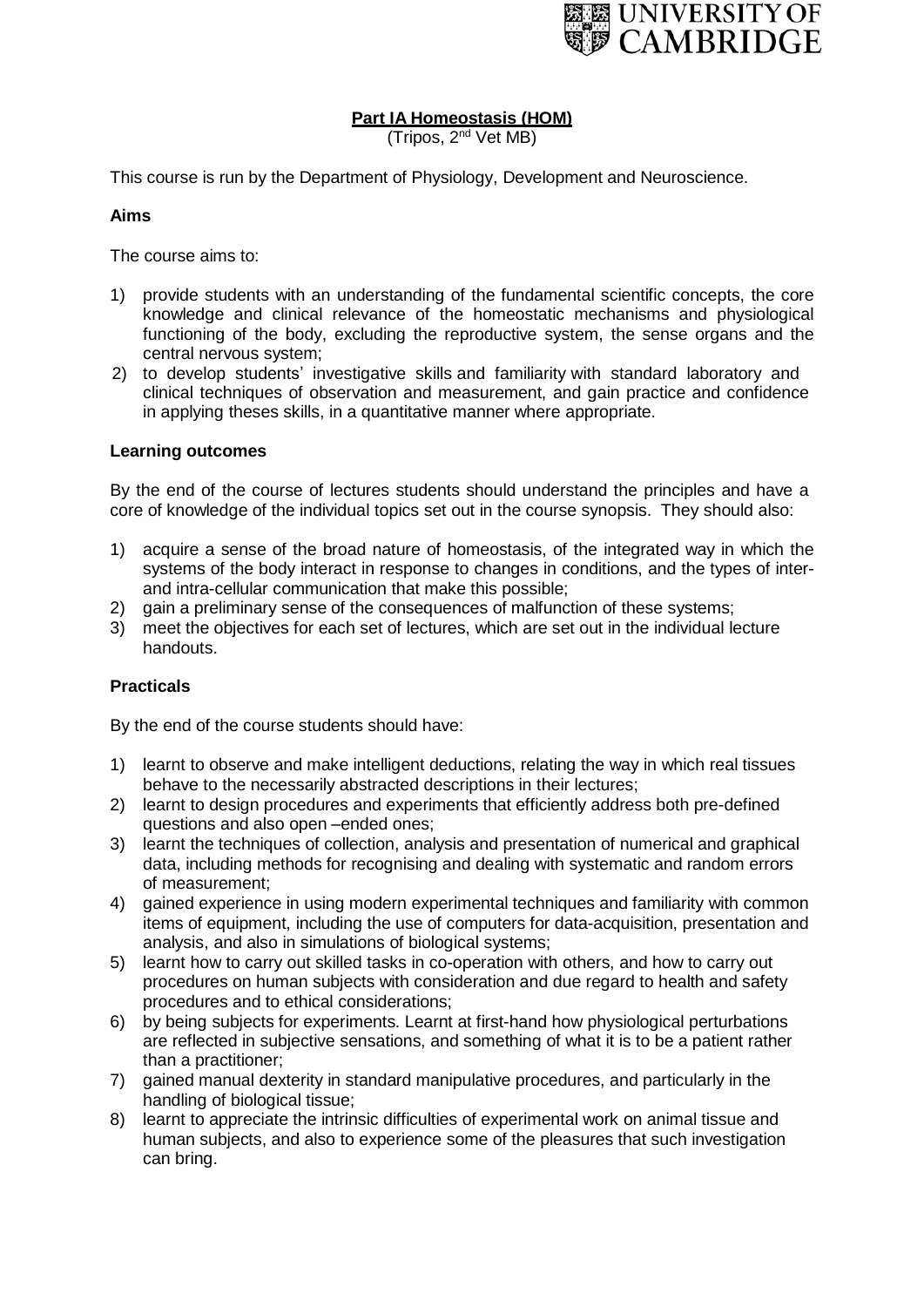

# **Teaching and Learning Methods**

These include lectures, supervisions, and practicals.

# **Assessment**

Assessment for this course is through MCQs and short notes questions, data handling and analysis exercises and an essay paper. Students are also required to submit practical notebooks.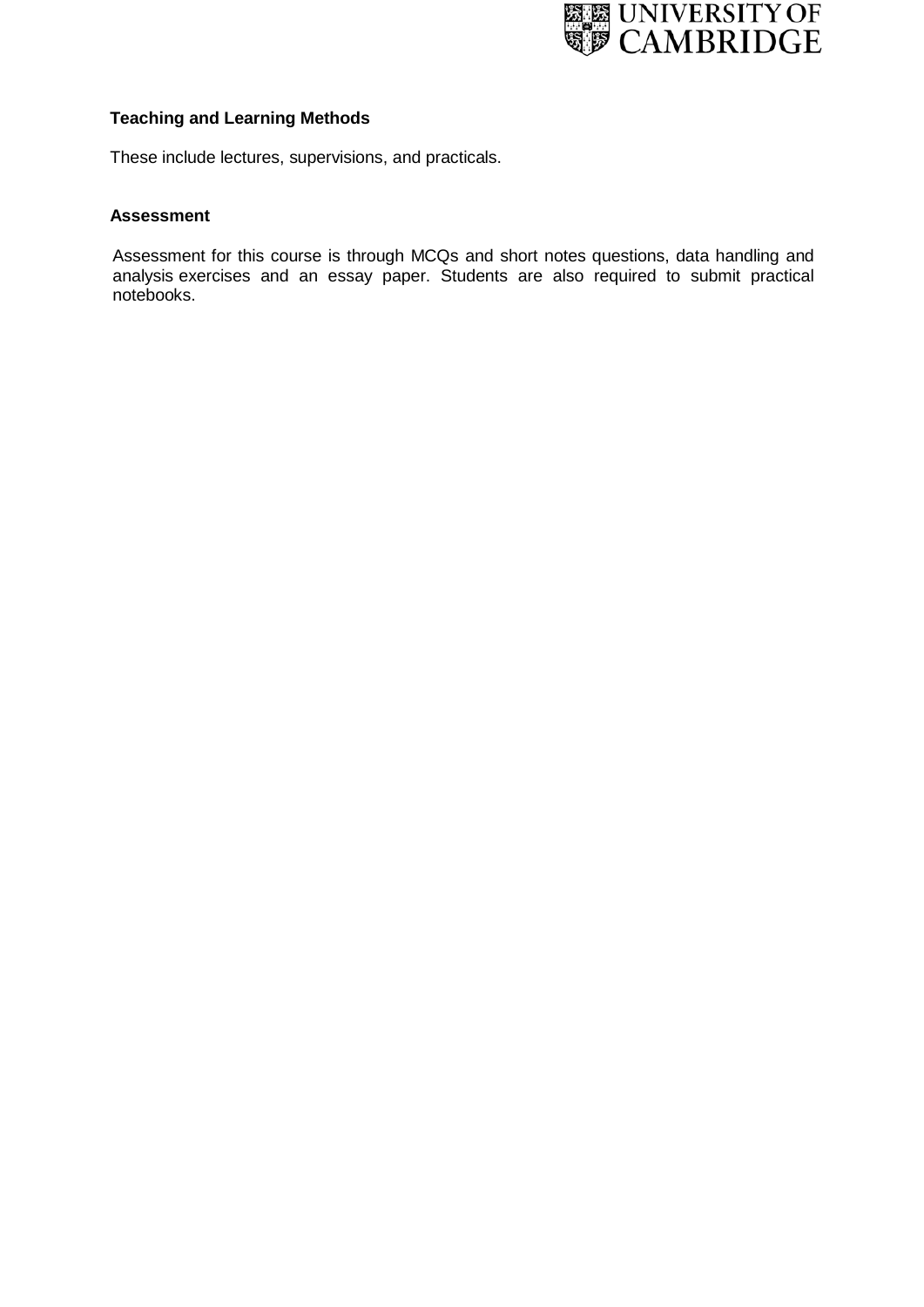

# **Part IA Histology**

(Tripos, 2<sup>nd</sup> Vet MB)

This is a practical course run by the Department of Physiology, Development and Neuroscience.

# **Aims**

The course aims to:

- 1) To provide students with an understanding of the microscopic structure of cells and tissues with emphasis in the correlation between structure and function.
- 2) To provide a practical experience in the examination of the microscopic anatomy and ultrastructure of cells and tissues to support other Part IA courses, particularly Homeostasis, Veterinary Anatomy and Physiology, and Cell Biology.
- 3) To provide the basis of understanding of normal tissue structure needed to prepare for certain Part IB courses, such as Biology of Disease and Veterinary Reproductive Biology.

### **Learning outcomes**

By the end of the course, students should be able to:

- 1) Use a binocular microscope.
- 2) Using light microscopy, recognise the principal categories of cells and tissues, in sections through a tissue.
- 3) Form a conception of the structure of a tissue in three dimensions, from a twodimensional image.
- 4) Interpret electron micrographs, including the identification of different types of cell organelles.
- 5) Suggest, on the basis of 2, 3 and 4, the functions of the tissue examined, and correlate structural and functional features.
- 6) Recognise and describe the structural features of the cells and tissues involved in the following physiological functions: nervous and neuromuscular conduction, autonomic control, muscular contraction, cardiovascular, respiratory, renal and body-fluid balance, gastrointestinal, hepatic, pancreatic, temperature regulation and endocrine.
- 7) Understand the structural features that underlie the following properties of cells: division, movement, apposition, differentiation, death, polarity, secretion, and lineage.
- 8) Understand how and why the structure of a tissue may alter with both age and functional state.
- 9) Begin the process of recognising the structural consequences of disease.

# **Teaching and Learning Methods**

These include practical classes with the guidance and support from Demonstrators; smallgroup discussions; student team-work in groups of three or four around a computer workstation; use of Histology computer modules (these modules are also available online in the cam domain for the students to study and revise at their convenience); examination of tissue specimens under a light microscope; use of video cameras, which link the microscopes with the computers and enable to display any image from the tissue slides on the computer screen; examination of digital slides and of electron micrographs..

#### **Assessment**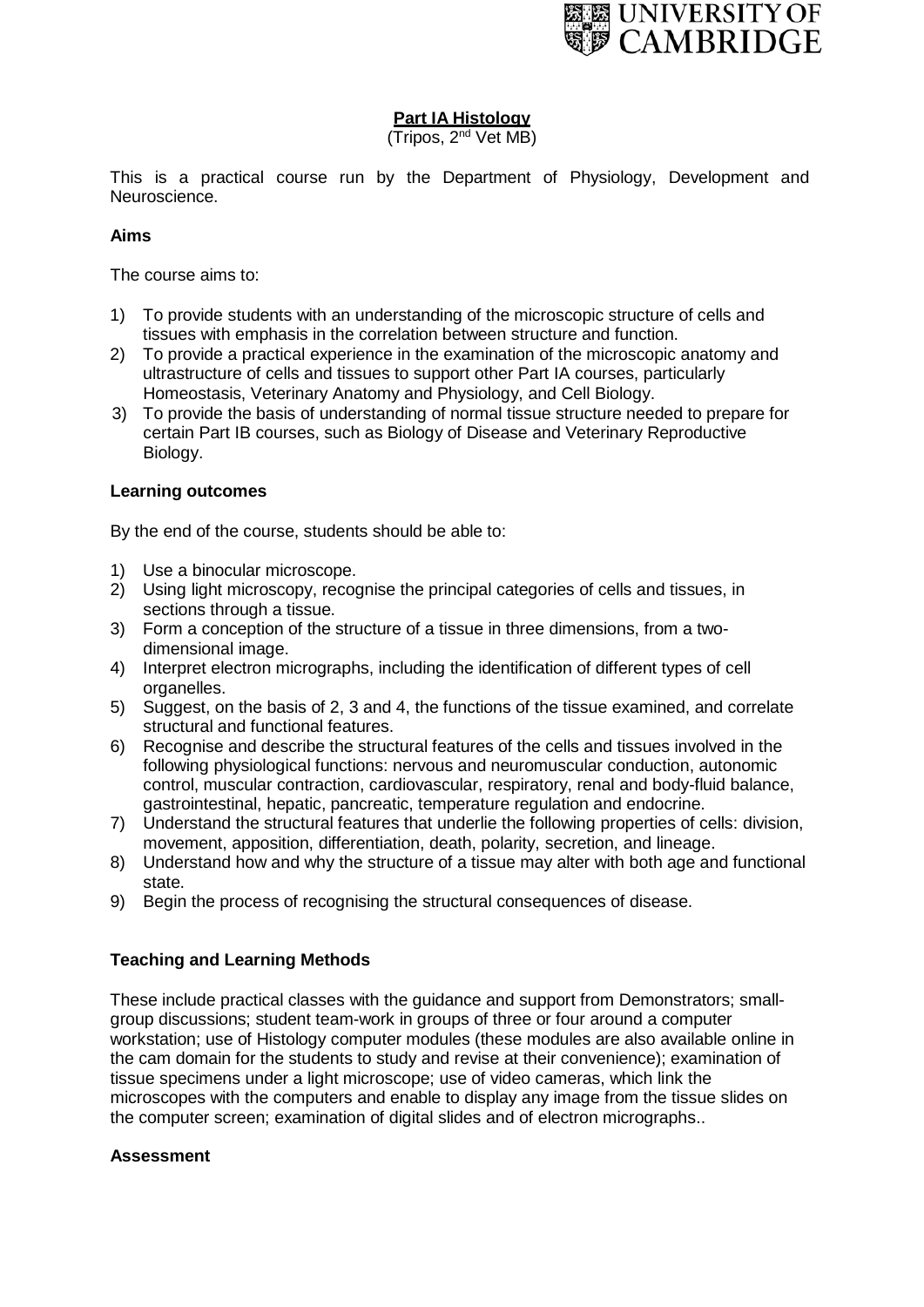

Assessment for this course is through MCQs. Histology is assessed as a component of Section II of the MVST Part IA Homeostasis examination. In recent years, Histology has contributed 10% to the Tripos mark for Homeostasis and 20% to the Second MB/Vet MB.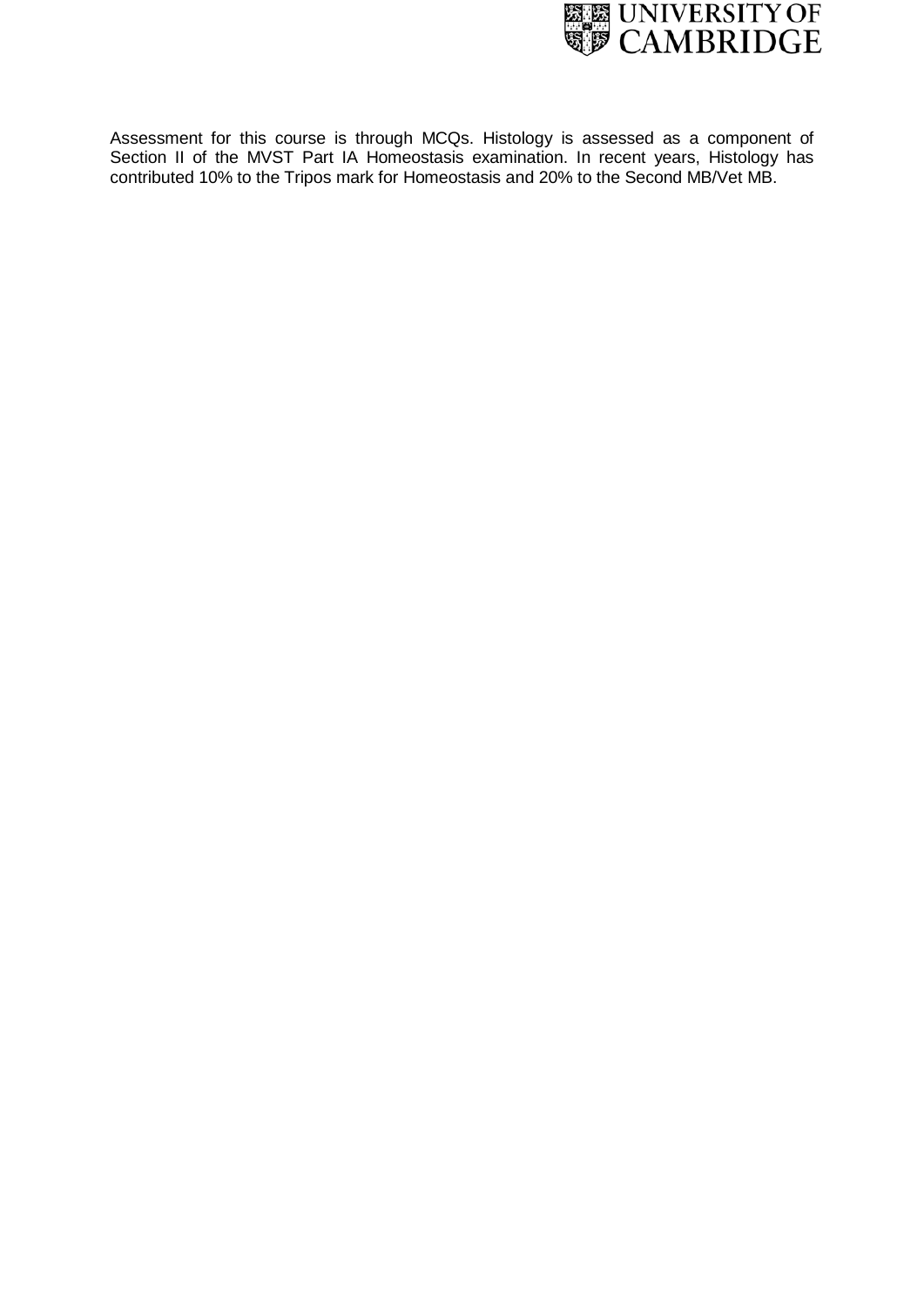

# **Part IA Introduction to the Scientific Basis of Medicine (ISBM)**

 $(2<sup>nd</sup>$  Vet MB)

This course is run by the School of Clinical Medicine. It is in two strands, Epidemiology and Medical Statistics.

## **Aim**

To produce informed consumers of research who are equipped with an understanding of the fundamental principles underlying epidemiological and clinical research methods.

# **Objectives**

- 1) to provide an understanding of basic concepts in epidemiology and their relevance to clinical practice and disease prevention in patients and in the community;
- 2) to introduce tools for critical assessment and evaluation of the quality of the scientific literature and appropriate application of findings to medical practice.

### **Learning outcomes**

- 1) Describe at least one system for defining a focused clinical research question, e.g. PICO
- 2) Generate a focused clinical research question
- 3) Discuss a range of research methods and assess their suitability for addressing a given research question
- 4) Describe approaches to sampling and discuss the benefits and limitations of these
- 5) Describe a process for searching the literature for evidence relating to a research question
- 6) List the range of observational and interventional study designs and discuss the key features, strengths and limitations of each
- 7) Describe the rationale for and critique the use of statistics and statistical tests in research, including descriptive statistics, p values and confidence intervals
- 8) Construct a 2x2 table from data provided, calculate an OR and / or RR as appropriate, and interpret this finding
- 9) Define and discuss concepts of chance, bias, confounding and causality
- 10) Identify suitable statistical tests for hypothesis testing (one and two samples), explain the rationale for the choice and identify assumptions
- 11) Discuss the rationale for screening tests and describe the potential benefits and harms of screening
- 12) Define and interpret screening test characteristics such as sensitivity, specificity, predictive value and discuss their relevance to practice
- 13) Discuss the use of evidence in clinical practice including consideration of the benefits and limitations of this approach

Describe typical academic outputs and identify opportunities for their own research activity over their<br>entire course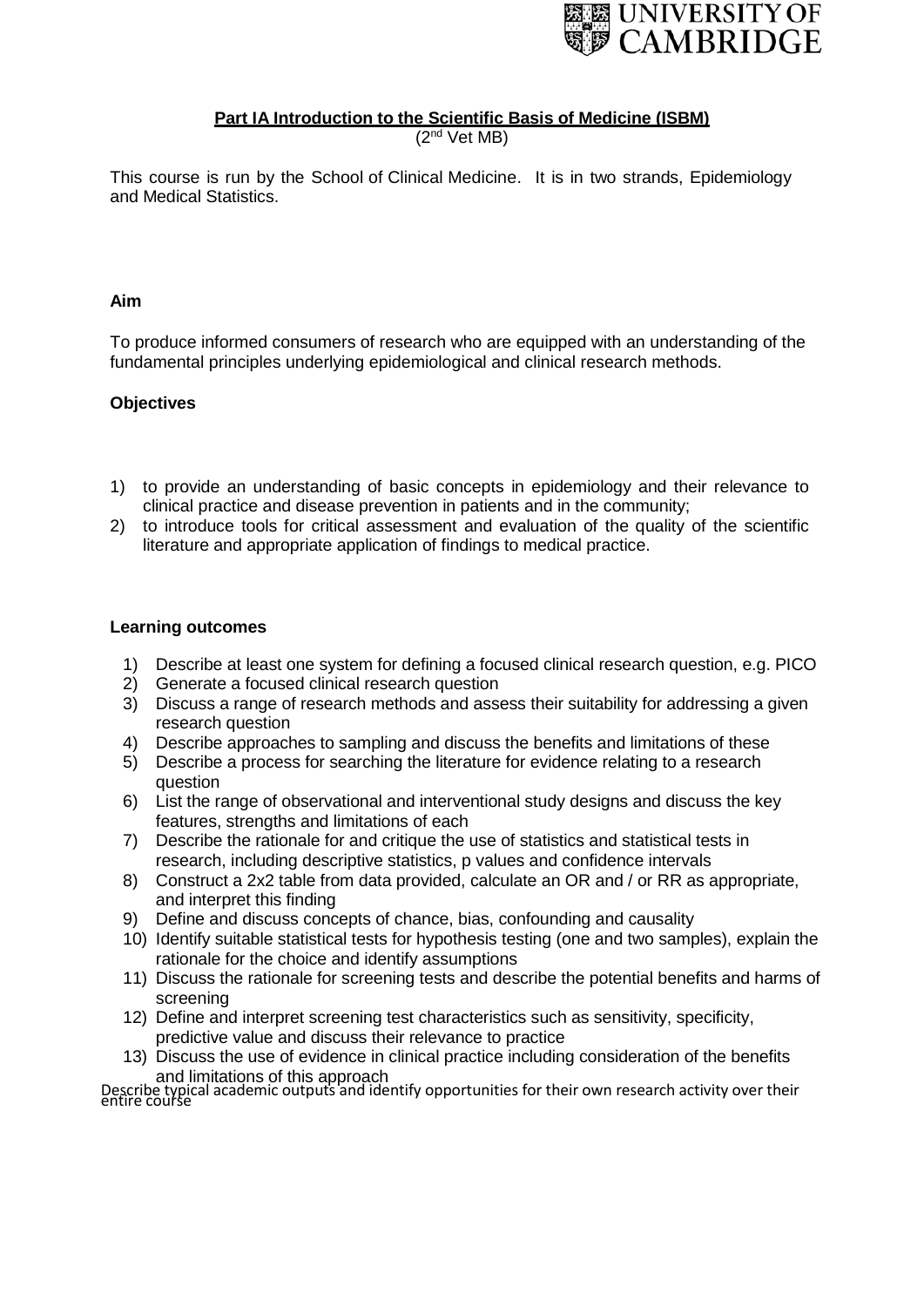

# **Teaching and Learning Methods**

Lectures and supervisions

# **Assessment**

Assessment for this course is by an MCQ paper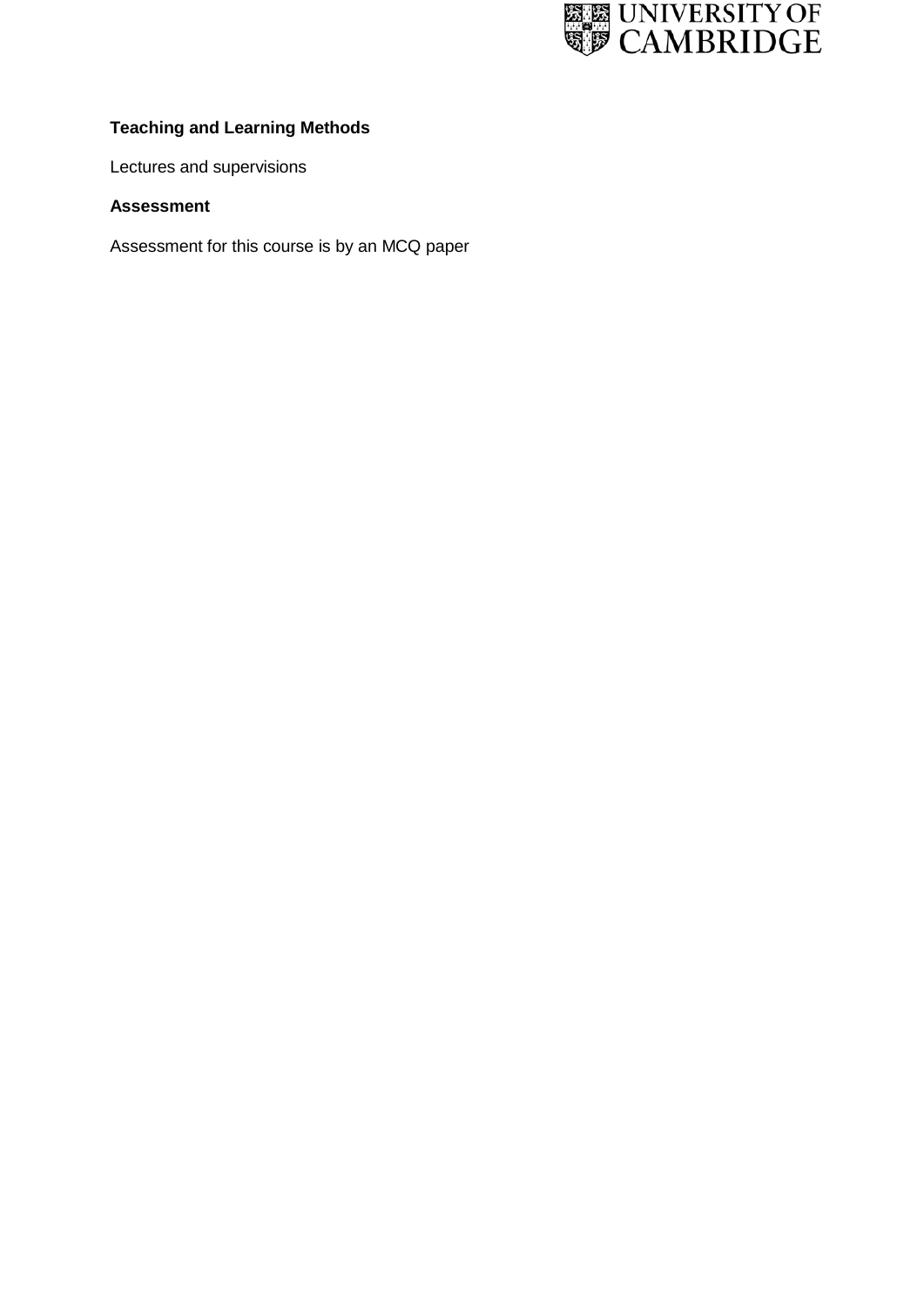

# **Part IA Veterinary Anatomy and Physiology**

(Tripos and  $2^{nd}$  Vet MB)

This course is run by the Department Physiology, Development and Neuroscience.

# **Aims**

The course is designed for students studying to be vets who may end up in any of a huge range of different jobs, from practice (small, large, equine, mixed) to Government Departments (meat hygiene, public health) industry (pharmaceutical etc.), in zoos or labs, in welfare, in research, in teaching and so on. Hence the course aims to give an appreciation of the role of anatomy in:

- 1) diagnosing, treating and controlling disease in vertebrate animals;
- 2) the reproduction and husbandry of animals and their products;
- 3) its central contribution to biological science;
- 4) helping people enjoy, marvel or delight in the animals around us.

The focus is on the core anatomy of domestic mammals. Wild animals receive passing attention.

### **Objectives**

By the end of the course students should:

- 1) understand the language of anatomy, sufficient to communicate fluently with clients and colleagues, and to comprehend texts and original articles. This means that students should not only be comfortable with formal jargon but also with colloquial terms too practising vets spend more time talking to lay people than to other vets or scientists.
- 2) be familiar with anatomical principles.
- 3) know how to find anatomical information from personal observations, and the observations of others.
- 4) know essential anatomical detail relevant to commonplace veterinary activities.
- 5) have developed skills for learning anatomy, knowing how much to learn, recalling it and utilising it in the interpretation of living animals in various postures and physiological states.

#### **Teaching and Learning Methods**

These include lectures, supervisions and dissection and prosection classes.

#### **Assessment**

Assessment for this course is through MCQs, short answer questions, a practical and an essay paper.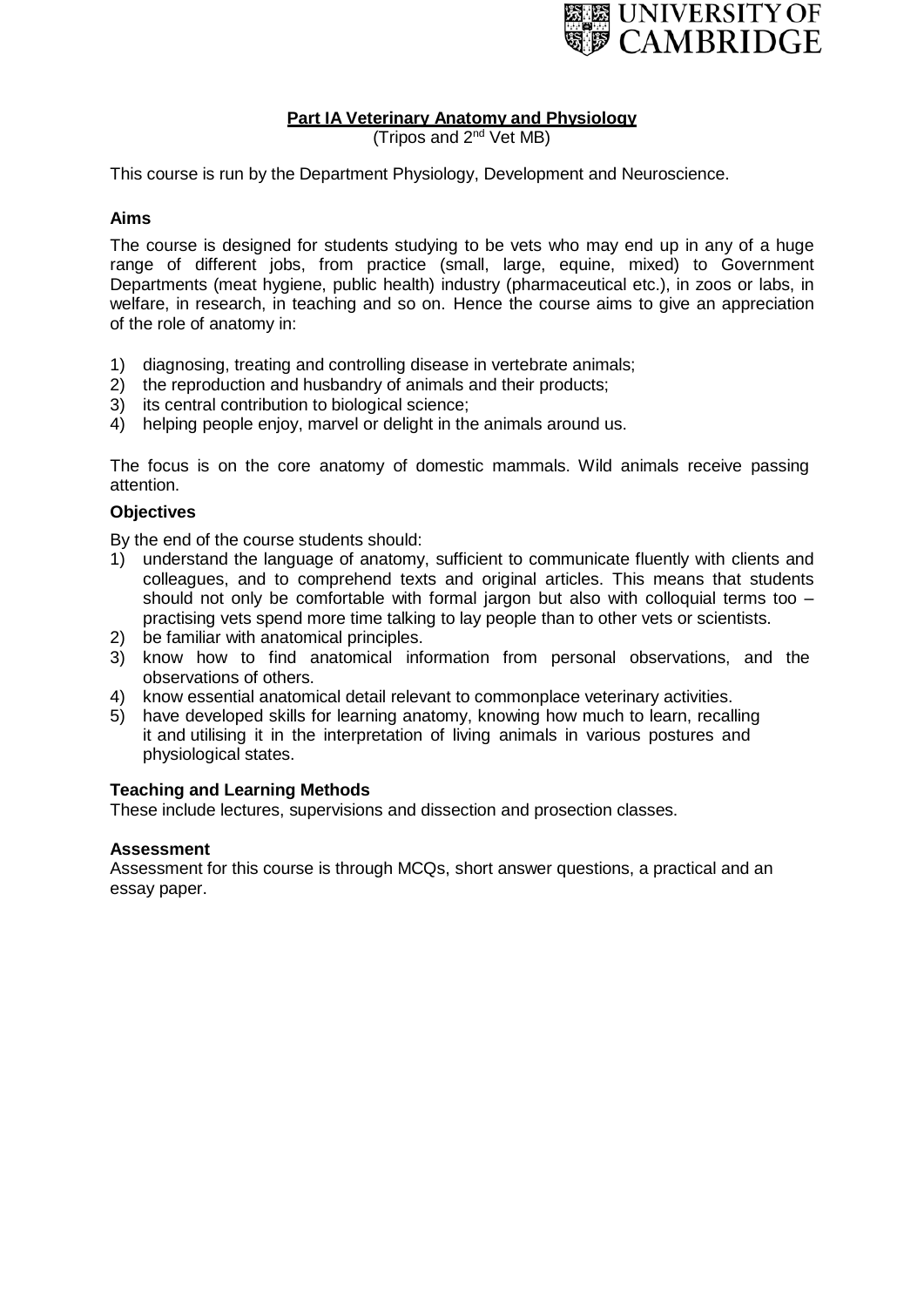

### **Principles of Animal Management (PAM)** (2nd Vet MB)

This course is run from the Department of Veterinary Medicine in the first year.

## **Aims**

The course programme is designed to provide a fundamental level of knowledge and understanding of the important features of animal management, namely nutrition, reproduction, genetics and breeding, housing and environmental control, behaviour animal welfare and ethics. The course will integrate this knowledge and understanding with an appreciation of the structure and economic basis of the major UK animal industries. Principles of animal requirements will be considered across species and details of the practical application of these principles within each of the important animal industries will be considered on a species basis. This approach aims to develop a deep understanding of the principles of animal management needed to underpin future training in the clinical aspects of veterinary science.

### **Learning objectives**

By the end of the course, students should:

• appreciate of the role of important animal industries in the UK;

• understand the structure of the important UK animal industries for both farm and companion animal species and the economic importance of these industries;

• appreciate the differences in approach to the management of farm animals compared with companion animals;

• appreciate the main ethical theories underlying the use of animals by humans

• be familiar with the safe and appropriate ways to approach and handle commonly kept domestic animals using basic techniques;

• appreciate the basis of an animal's responses to changes in the climatic environment and how these influence housing needs, productivity and welfare outcomes;

• understand how the nutritional requirements of animals are determined and how feeding systems are formulated and their adequacy assessed;

• appreciate how animals are fed and housed in practice and how this together with an understanding of the elements of animal behaviour form a basis for a scientifically based appraisal of animal welfare;

• understand the role of veterinarians in providing advice on the management of farm and companion animals.

#### **Teaching**

By lectures, practicals and CAL packages.

**Assessment** MCQs.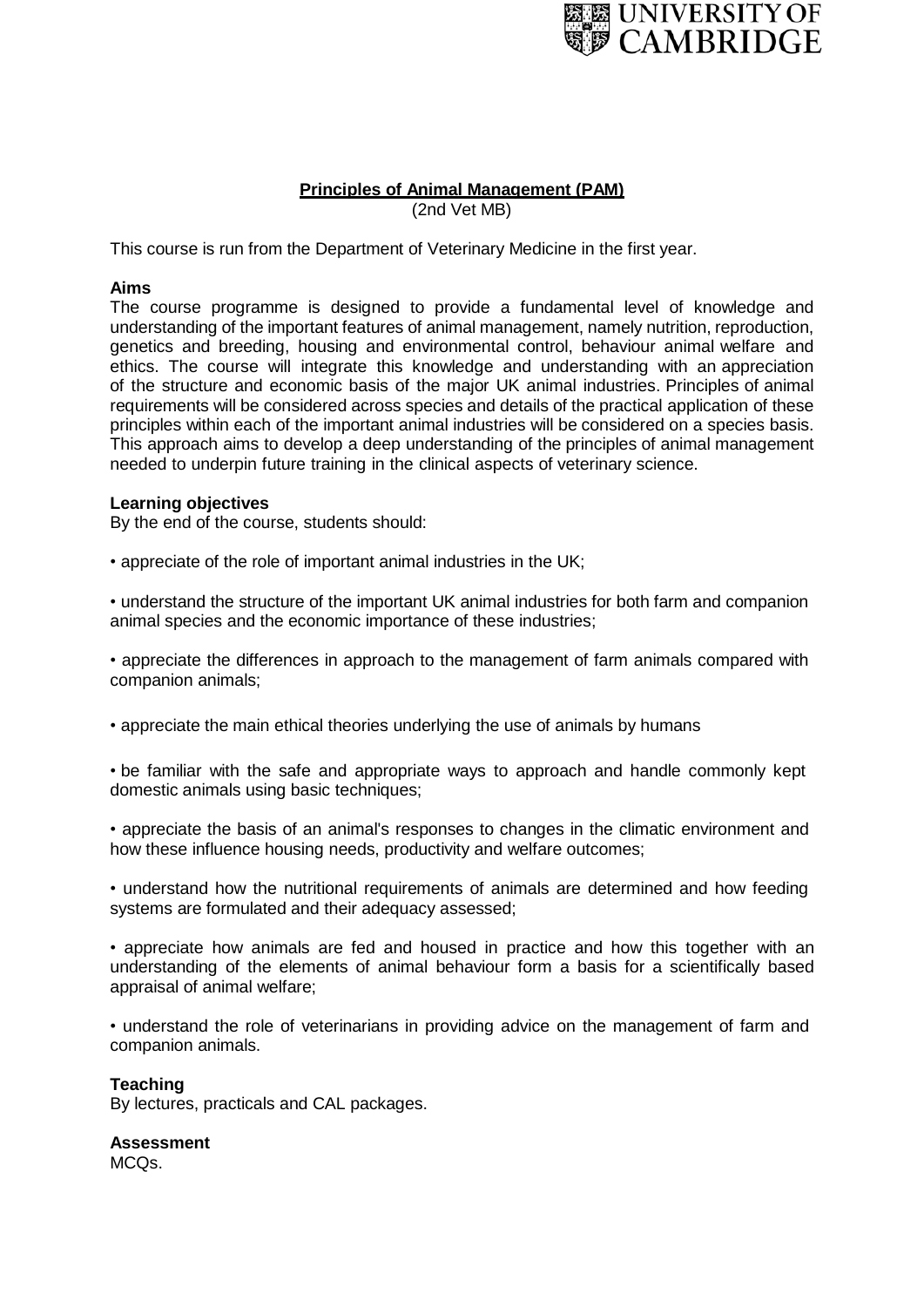

# **Preparing for the Veterinary Profession (PfVP)**

(2nd Vet MB)

This course is run from the Department of Clinical Veterinary Medicine in the second year.

# **Aims**

The students will gain an appreciation of the role of the veterinary profession in society in its widest sense.

# **Objectives**

By the end of the course students should

- 1) describe the broad history of the veterinary profession and how it has shaped the profession today
- 2) define schools of ethical philosophy and give examples of behaviour which demonstrate these schools of thought.
- 3) analyse professional problems in terms of ethics and legislation pertaining to the veterinary profession
- 4) assign roles to the various professional organisations
- 5) describe the role of veterinary profession in global health issues including food safety
- 6) demonstrate an understanding of the importance of communication in client and interprofessional interactions

# **Teaching**

By lectures, seminars, computer aided learning, discussion groups and supervisions.

# **Assessment**

The knowledge component of the course will be examined by an MCQ examination at the end of Lent term.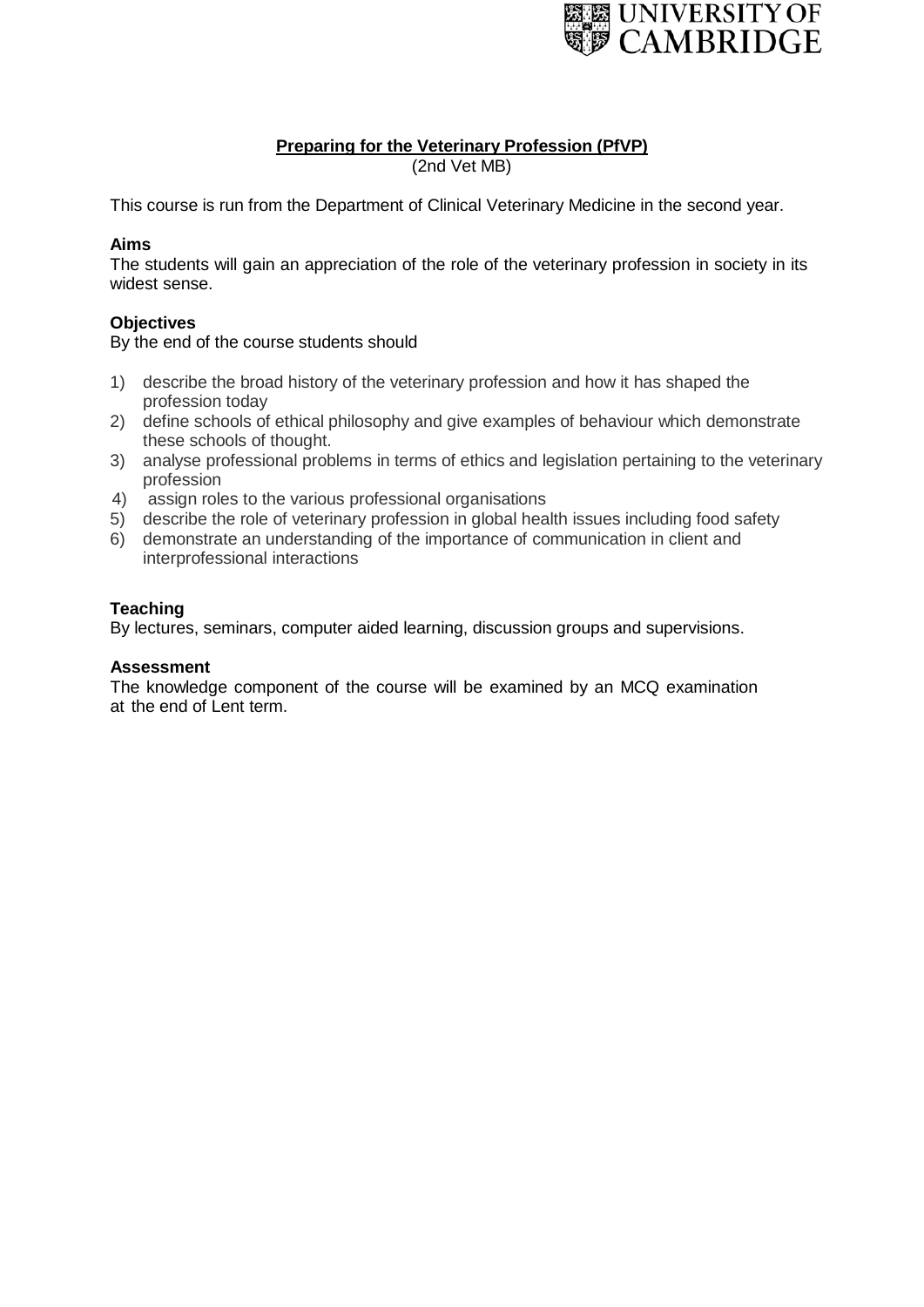

# **Part IB – Biology of Disease (BOD)**

(Tripos and  $2<sup>nd</sup>$  Vet MB)

This course is run by the Department of Pathology.

# **Aims**

- 1) to describe the mechanisms underlying disease processes in terms of molecular and cellular biology and deviation from normal physiology;
- 2) to convey an understanding of the natural history and dynamic nature of disease.

# **Learning Objectives**

By the end of this course of lectures and practicals students should be able to:

- 1) demonstrate knowledge and understanding of the cellular response to injury;
- 2) demonstrate knowledge and understanding of the processes of innate and adaptive immunity, including inflammation;
- 3) demonstrate knowledge and understanding of the basic structure of viruses, bacteria, parasites; how these pathogens evade host defences and cause disease; and the principles underlying the transmission, epidemiology and control of infectious disease;
- 4) demonstrate knowledge and understanding of the processes responsible for the deregulation of cellular growth and differentiation, and the manifestations and effects of this in the genesis and growth of tumours;
- 5) demonstrate knowledge and understanding of the processes whereby the normal blood circulation may be disrupted through pathology in blood vessel walls, disorders of haemostasis, or otherwise altered cardio-vascular physiology, and the ensuing processes of thrombosis, embolism, ischaemia and infarction;
- 6) identify and concisely describe these basic processes as manifested by altered cell tissue and organ structure;
- 7) demonstrate an understanding of the principles and practice of the sterile techniques, antisepsis, the handling of pathogenic viruses and bacterial pathogens;
- 8) demonstrate skills in the basic techniques for growth and identification of common bacterial species and the quantitative analysis of viral infection and growth;
- 9) demonstrate familiarity with basic methods for investigating the major immunological processes; and
- 10) solve simple problems that require interpretation of the manifestations of disease at the levels of clinical manifestation and molecular, cellular and tissue dysfunction.

# **Teaching and Learning methods**

Lectures, practicals and supervisions

# **Assessment**

MCQs, essays and practical/data handling paper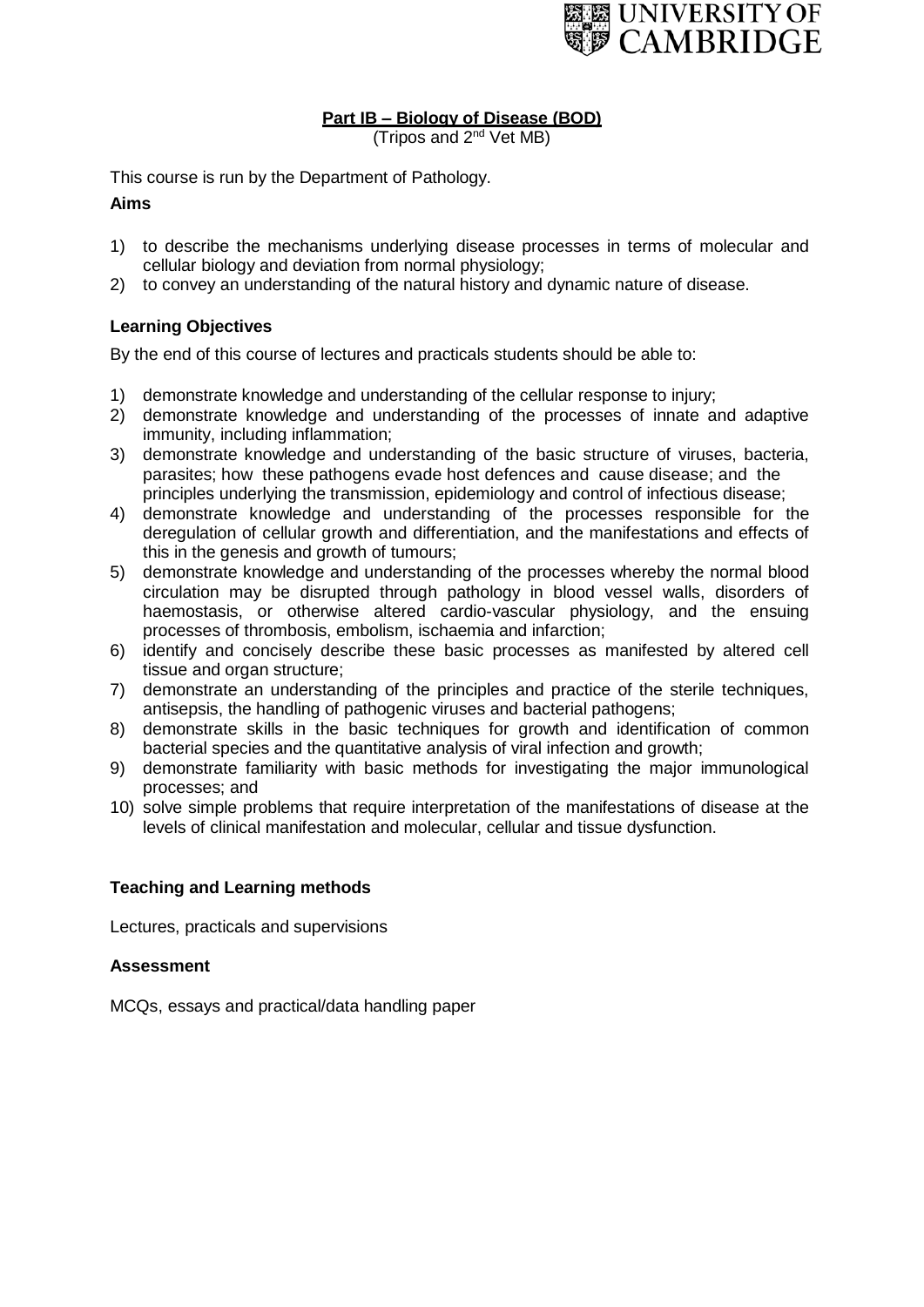

# **Part IB - Veterinary Reproductive Biology (VRB)**

(Tripos and 2nd Vet MB)

This course is run by the Department of Physiology, Development and Neuroscience

#### **Aims**

To provide students with a basic understanding of

- 1) the biology of mammalian reproduction and lactation.
- 2) the transition from intra to extrauterine life.
- 3) how to apply this knowledge to clinical situations.

### **Learning Objectives**

By the end of the course of lectures and practicals, students should understand:

- 1) The properties, and biological actions of the reproductive hormones.
- 2) How the two sexes are generated and mature.
- 3) How the ovarian cycles are regulated in different species.
- 4) The potential influence of external factors such as light, nutrition, touch on male and female fertility.
- 5) How mature male and female gametes are formed, come together and generate a conception.
- 6) How the conception develops, signals its presence to the mother and establishes a pregnancy.
- 7) How the placenta is formed and functions.
- 8) How pregnancy is maintained successfully through to parturition.
- 9) How the fetus grows and develops in utero.
- 10) What adaptations the mother makes to accommodate the growing fetus.
- 11) How labour and delivery are initiated and controlled.
- 12) The processes of neonatal adaptation to extrauterine life.
- 13) How the newborn animal is nurtured.
- 14) The main types of reproductive losses and neonatal viability and their causes.
- 15) The methods by which reproduction can be manipulated in animals and some specialist genetics topics.

# **Teaching**

Lectures, supervisions and practicals

#### **Assessment**

MCQs and essay paper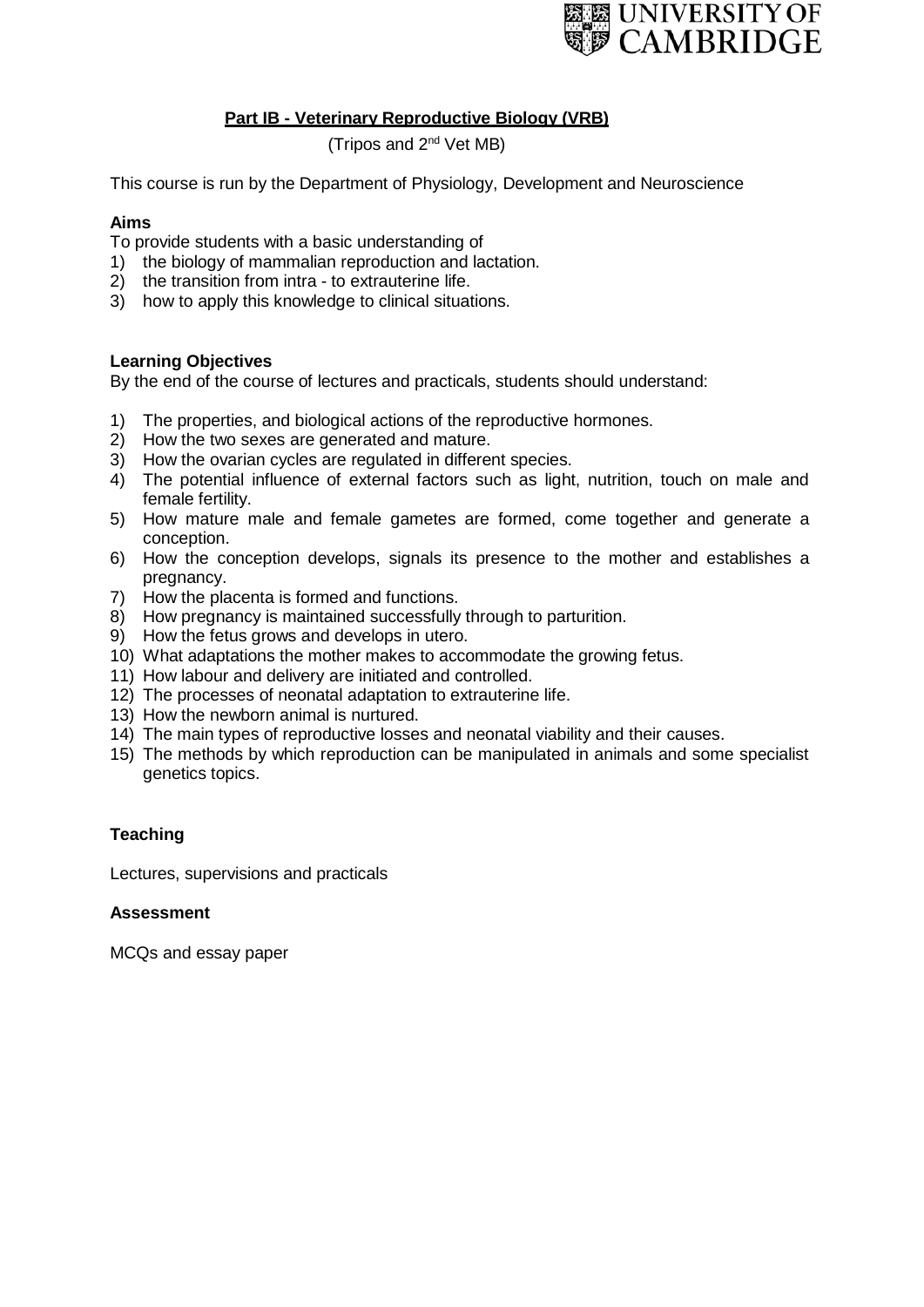

# **Part IB Neurobiology and Animal Behaviour (NAB)**

(Tripos, 2<sup>nd</sup> Vet MB)

This course is run by the Department Physiology, Development and Neuroscience

## **Aims**

- 1) to provide a broad-based course on the structure and function of the central nervous system;
- 2) to provide students with a clear understanding of the basic principles of neurobiology
- 3) to enable students to understand the basis for common neurological and behavioural problems.

### **Objectives**

- 1) to introduce the scientific concepts underlying the study of the central nervous system;
- 2) to provide students with an understanding of the principles underlying sensory, motor, motivational and cognitive processes, and how these contribute to behaviour;
- 3) to understand the functional and behavioural consequences of disorders
- 4) of the nervous system, and how they might be influenced by drugs;
- 5) to provide core knowledge relevant to a career in veterinary medicine.

### **Teaching**

Lectures, supervisions and practicals

#### **Assessment**

Short notes, written practical and essay paper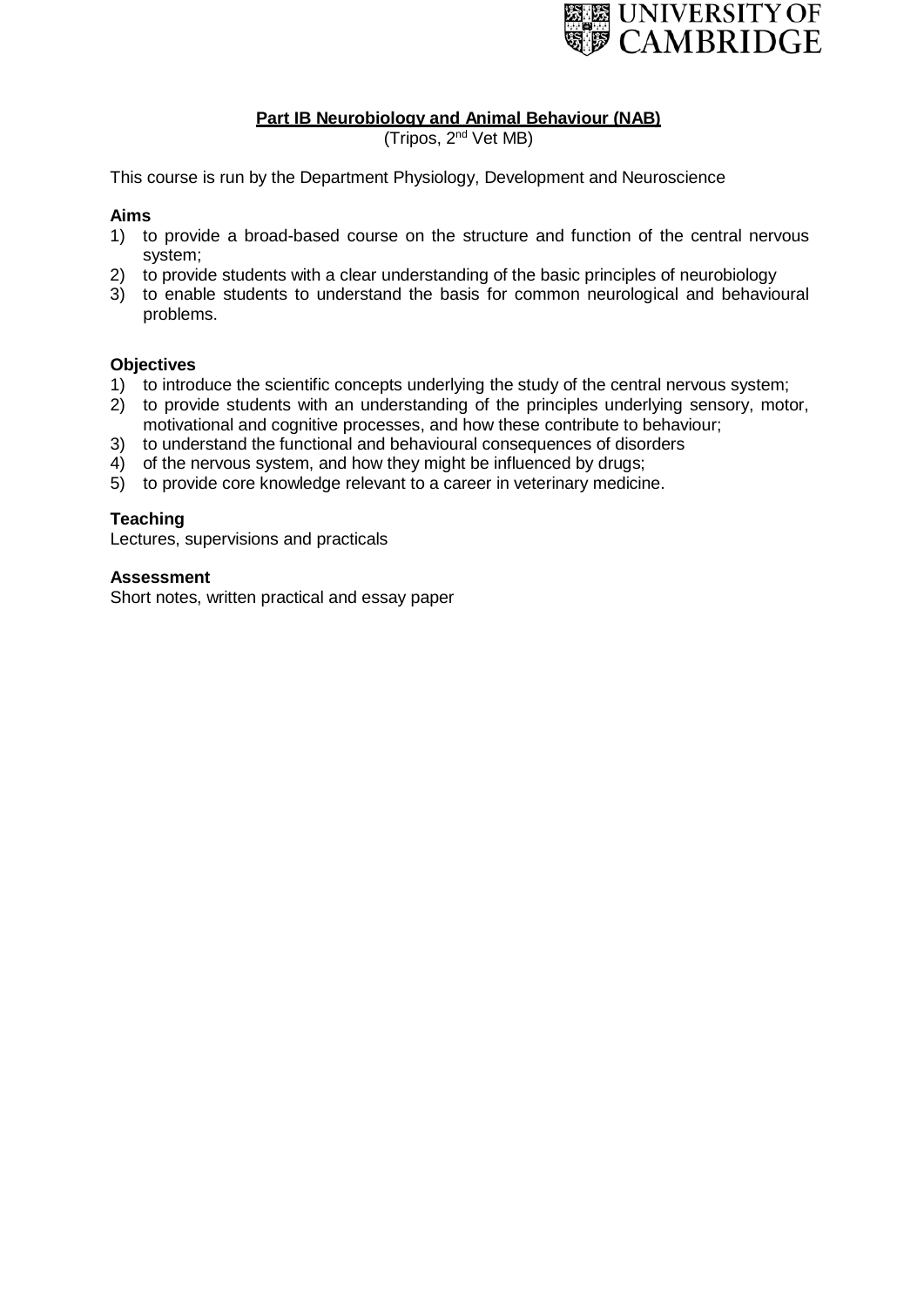

# **Part IB – Mechanisms of Drug Action (MODA)**

(Tripos, 2<sup>nd</sup> Vet MB)

This course is run by the Department of Pharmacology

## **Aims**

- 1) in principles of drug action to support future courses in veterinary medicine which students will carry with them into their professional careers;
- 2) to allow students to develop their experimental and data analysis skills through a range of experiments carried out in the practical laboratories and attendance at demonstrations and supervisions.

### **Learning Outcomes**

At the end of the course each student is expected to be able to:

- 1) demonstrate a broad knowledge of modern pharmacology, from the molecular basis of receptors, to the effect of drugs on whole body systems;
- 2) identify the major classes of drug receptors and sites of drug action within the body;
- 3) identify typical examples of drugs which are used to restore physiological functions in the cardiovascular, renal, respiratory, digestive and peripheral/central nervous systems;
- 4) demonstrate an understanding of the use of drugs to control inflammation and immune response or to kill bacteria, viruses, or malignant cells;
- 5) apply the basic principles that concern the absorption, distribution and elimination of drugs to predict the time course of drug concentrations in the body.

### **Teaching**

Lectures, supervisions and practicals

#### **Assessment**

Essays, SBA and data handling and analysis